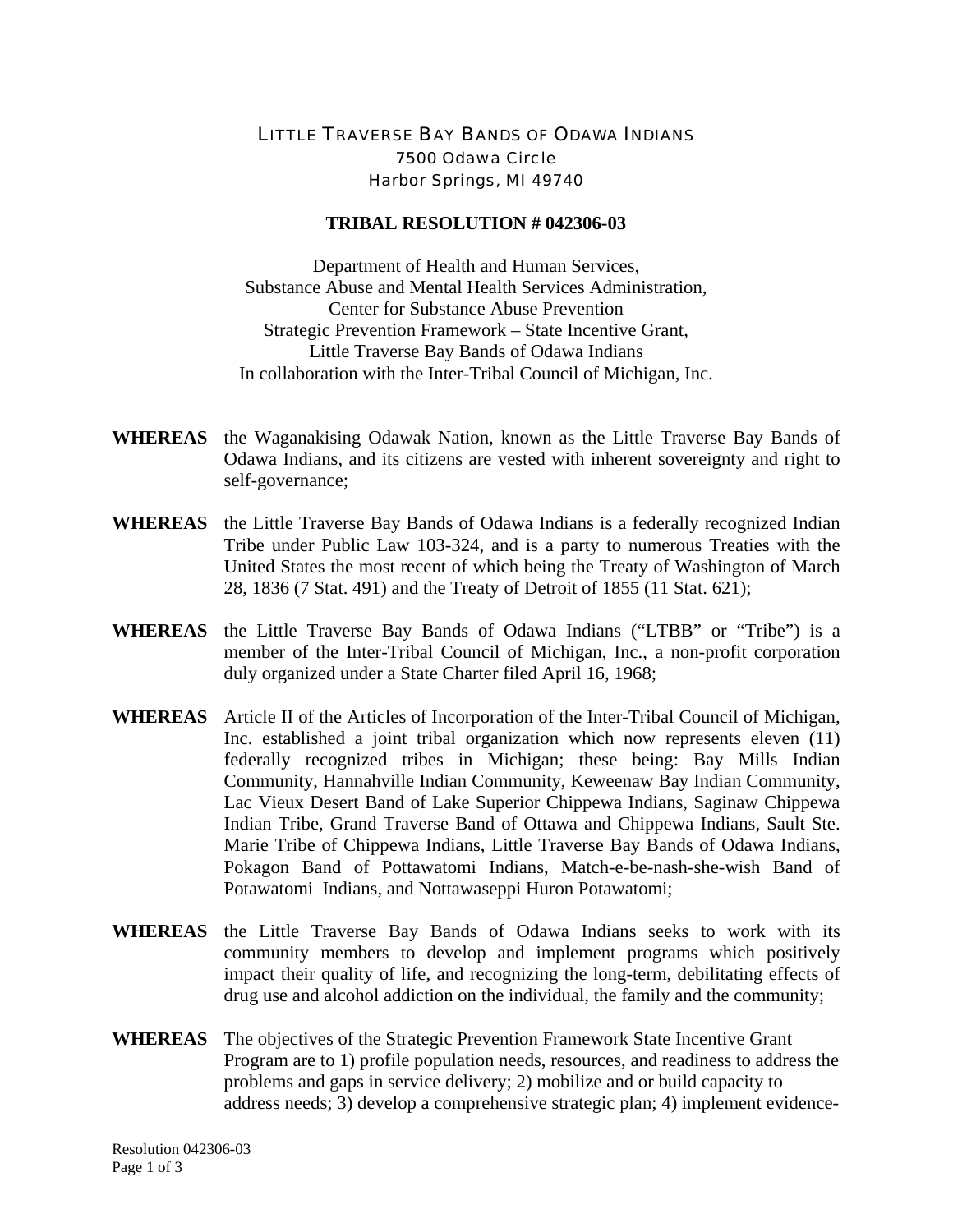based prevention policies, programs and policies and infrastructure development activities and 5) monitor process, evaluate effectiveness, sustain effective programs/activities, and improve or replace those that fail;

- **WHEREAS** The Tribe is in agreement that it will coordinate all prevention related sources of funding and other tribal resources in order to achieve the goals of the strategic prevention framework;
- **WHEREAS** The Tribe agrees to collaborate with other federally-recognized tribes in the State of Michigan, with the Inter-Tribal Council of Michigan, with Research Triangle International and with Eva Petoskey Consulting in order to: 1) prevent the onset and reduce the progression of substance abuse, including childhood and under age drinking, 2) reduce substance abuse related problems in communities, and 3) build prevention capacity and infrastructure at the tribal, state and community levels.

**THEREFORE, BE IT RESOLVED** that the Little Traverse Bay Bands of Odawa Indians, by this resolution and grant application, supports collaboration with the Inter-Tribal Council of Michigan, Inc. to implement a five-year Strategic Prevention Framework State Incentive Grant (SPG-SIG).

**BE IT FURTHER RESOLVED,** that LTBB authorizes the Executive Director of the Inter-Tribal Council of Michigan or his/her designee to negotiate and implement the financial award on behalf of the member Tribes of the Inter-Tribal Council of Michigan, and also authorizes Tribal Chairman Frank Ettawageshik, Vice Chairman William I. Denemy, Tribal Administrator Albert Colby Jr., or another designee from the Tribal Chairman to execute any documents needed for LTBB's participation in the program.